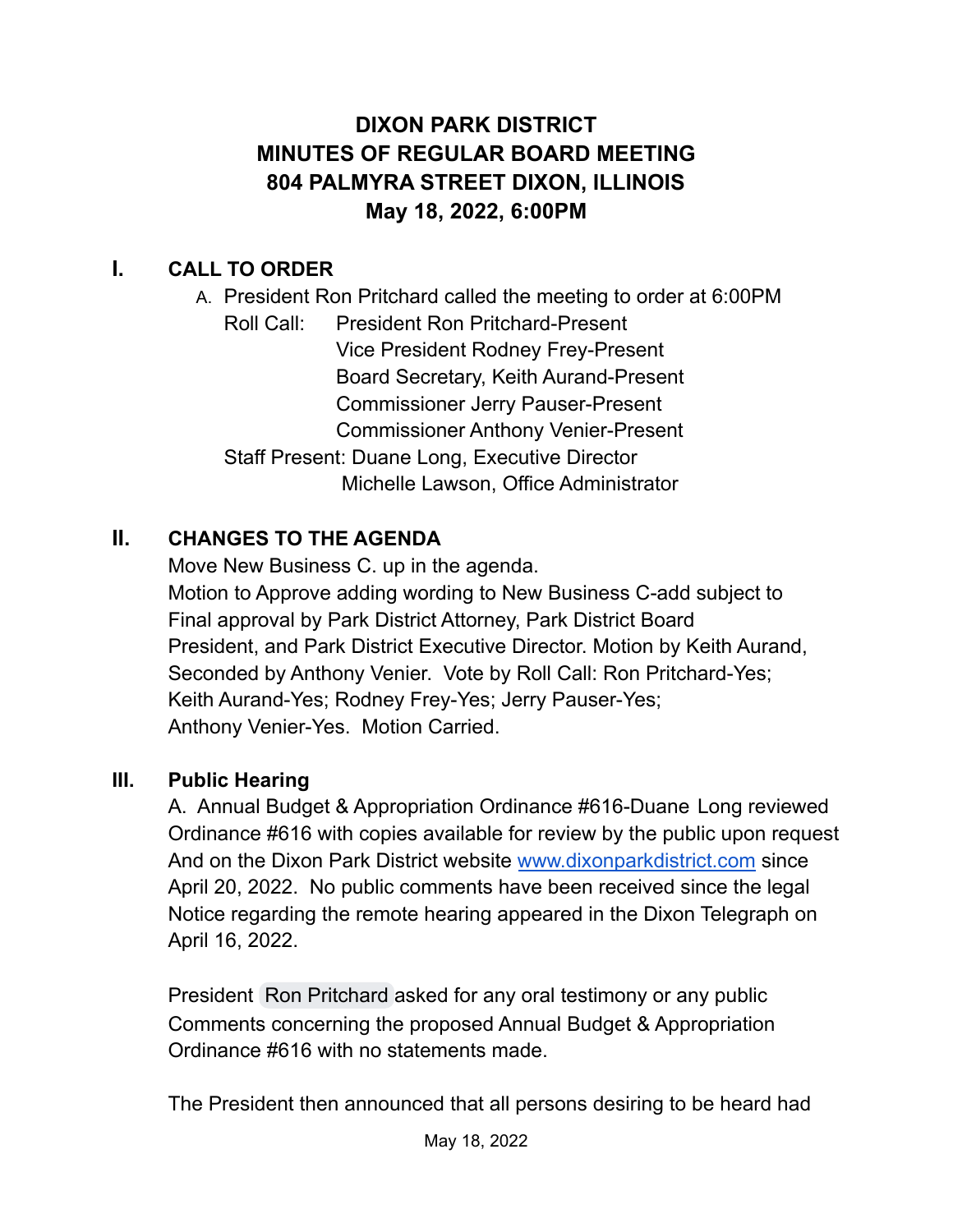Been given an opportunity to present oral and written testimony with Respect to the proposed Annual Budget & Appropriation Ordinance #616. Motion by Keith Aurand; seconded by Anthony Venier, to adjourn the Public Hearing and proceed with the regular meeting agenda as presented.

Vote by Roll Call: Ron Pritchard-Yes; Keith Aurand-Yes; Rodney Frey-Yes; Jerry Pauser-Yes; Anthony Venier-Yes. Motion Carried.

- **IV. VISITORS-** Tim Lee-WIXN, John Carson-Trajectory Solar
- **V. CORRESPONDENCE-** Read aloud by Ron Pritchard. Thank you card from Bob Sawyer's widow
- **VI. BOARD MINUTES-**Review/Amend/Accept

A**.** Motion to Approve April Board Minutes by Keith Aurand; Seconded by Rodney Frey. Vote by Roll Call: Ron Pritchard-Yes; Keith Aurand-Yes; Rodney Frey-Yes; Jerry Pauser-Yes; Anthony Venier-Yes. Motion Carried.

# **VII. FINANCIAL REPORTS-**Review/Amend/Accept

A**.** Profit & Loss vs. Actual, Balance Sheet, and Disbursements for April, 2022 -Duane Long reports we are early in the fiscal year and everything Is on track with the budget. Motion by Anthony Venier to approve April Financial Reports seconded by Rodney Frey. Vote by Roll Call: Ron Pritchard-Yes; Keith Aurand-Yes; Rodney Frey-Yes; Jerry Pauser-Yes; Anthony Venier-Yes. Motion Carried.

# **VIII. REPORTS**

A. Commissioners

1. Ron Pritchard-Ron is looking into a volunteer clean-up crew for Lowell Park. They will pick up sticks and branches. Michelle will get Ron dates for openings at Woodcote to offer lunch to the volunteers. Ron congratulated Duane Long on 27 years of service to Dixon Park District.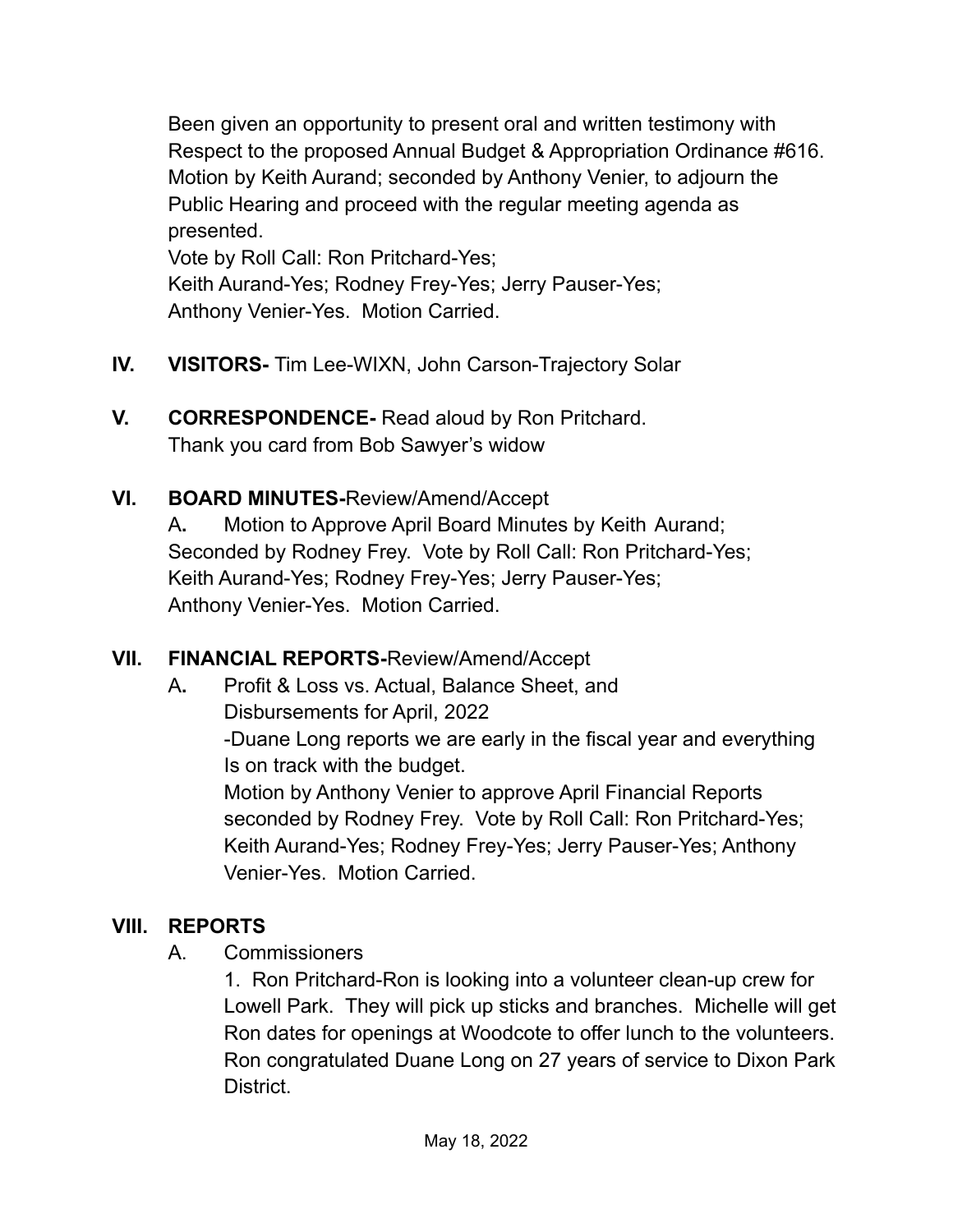2. Jerry Pauser-Reported there was a huge turnout for the third Thursday of the month to clean up the bike trails. 16 people showed up headed by Tim Grosnick.

3. Rodney Frey-Thanked Duane Long for walking him and Keith Aurand through the new facility. Thank you to Lucas Pauley, marketing director for the great job on our social media sites.

4. Keith Aurand-Thanked Duane Long for walking him and Rodney Frey through the new facility. Reported public comments on our pickleball courts are very positive. Very thankful for the playgrounds at Haymarket Square and Lowell Park.

5. Anthony Venier-Anthony is collecting information from Anne's Garden Center and Tyler Hodapp for a future project he has in mind.

B. Executive Director-Dixon Park District will reveal a mascot for our Grand Opening of the Facility. We are also working on a TV commercial to air in June/July/August on Comcast. 15 secs of Facility and 15 secs rest of the Parks. There will be no sunflower field this year. We will do one in 2023. We will sell our current office/house in this fiscal year. Seth Nicklaus was head in charge of the city's ground breaking event. New drinking fountains are very popular at the Dog Park and bike trail.

# **IX. OLD BUSINESS**

- A. Annual Budget and Appropriations Ordinance #616-review/ amend/approve-Board Approval will be requested in June.
- B. Solar Contract with Trajectory Energy Partners-Will be reviewed In New Business C.
- C. Facility Update-Duane Long welcomed the Commissioners to tour Anytime. Mr. Long did some work on his own to save the Park District \$14,000. The current sign at the office at 804 Palmyra will be put into John Dixon Park when we move to the new facility.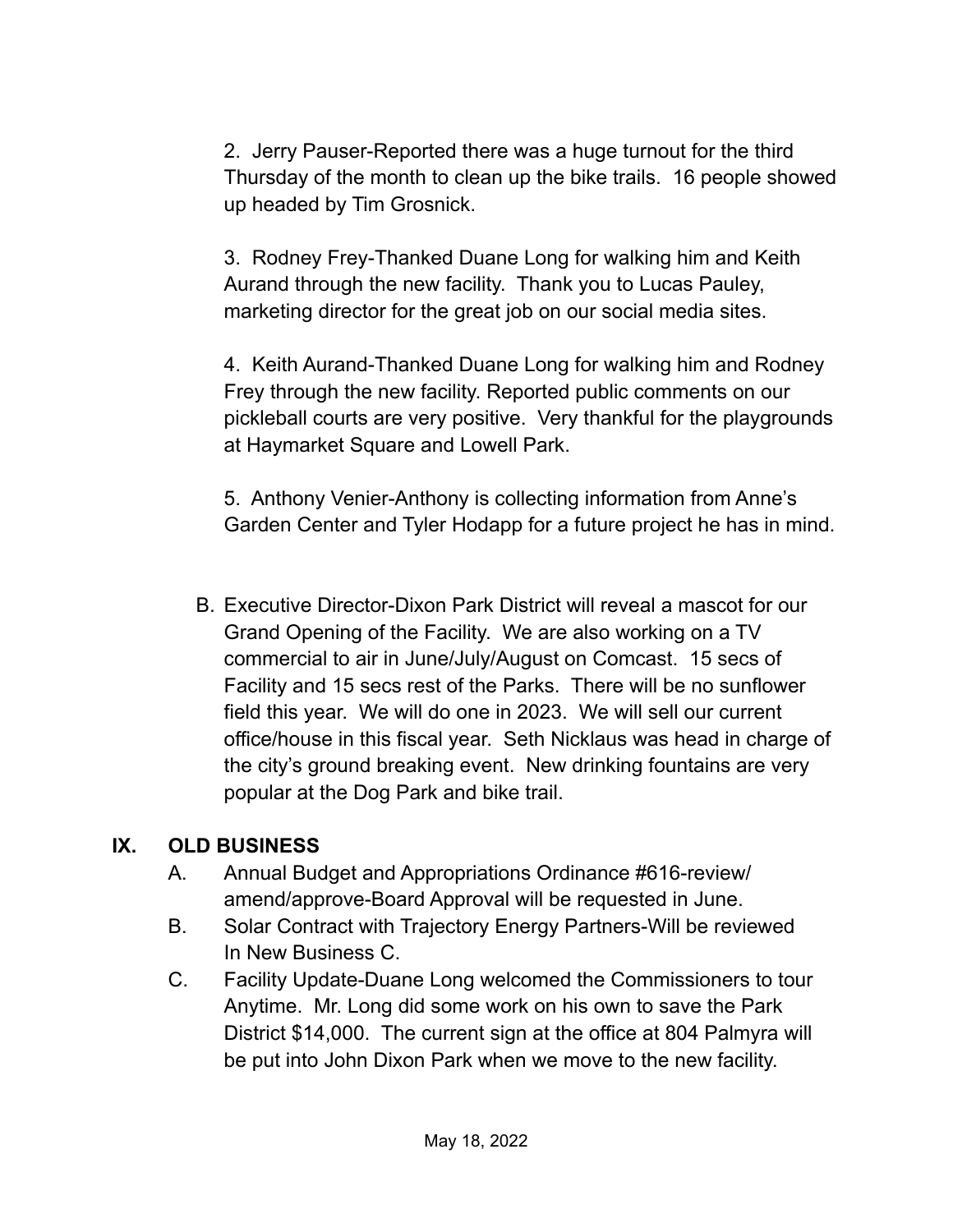#### **X. NEW BUSINESS**

# A. **Destruction of Audio Recordings over 18 Months of Age from Previous Board Meetings-Review/Amend/Approve** There are no audio recordings over 18 months of age from previous Board meetings to destroy. Motion by Keith Aurand to approve destruction of audio recordings over 18 months of age from previous board meetings, seconded by Rodney Frey. Vote by Roll Call: Ron Pritchard-Yes; Keith Aurand-Yes; Rodney Frey-Yes; Jerry Pauser-Yes; Anthony Venier-Yes. Motion Carried.

#### B. **Review Executive Minutes for Public Access**

There are no executive minutes to review for public access. Motion by Keith Aurand to review executive minutes for public access, seconded by Anthony Venier. Vote by Roll Call: Ron Pritchard-Yes; Keith Aurand-Yes; Rodney Frey-Yes; Jerry Pauser-Yes; Anthony Venier-Yes. Motion Carried.

C. **Resolution #309 The Lease of Property owned by Dixon Park District Subject to Final approval by Park District Attorney, Park District Board President, and Park District Executive Director-Review/Amend/Approve**

John Carson presented the contract for Resolution #309 for the lease of property owned by Dixon Park District. He reviewed the Solar Project Contract.

Motion by Jerry Pauser to approve Resolution #309, seconded by Rodney Frey. Vote by Roll Call: Ron Pritchard-Yes; Keith Aurand-Yes; Rodney Frey-Yes; Jerry Pauser-Yes; Anthony Venier-Yes. Motion Carried.